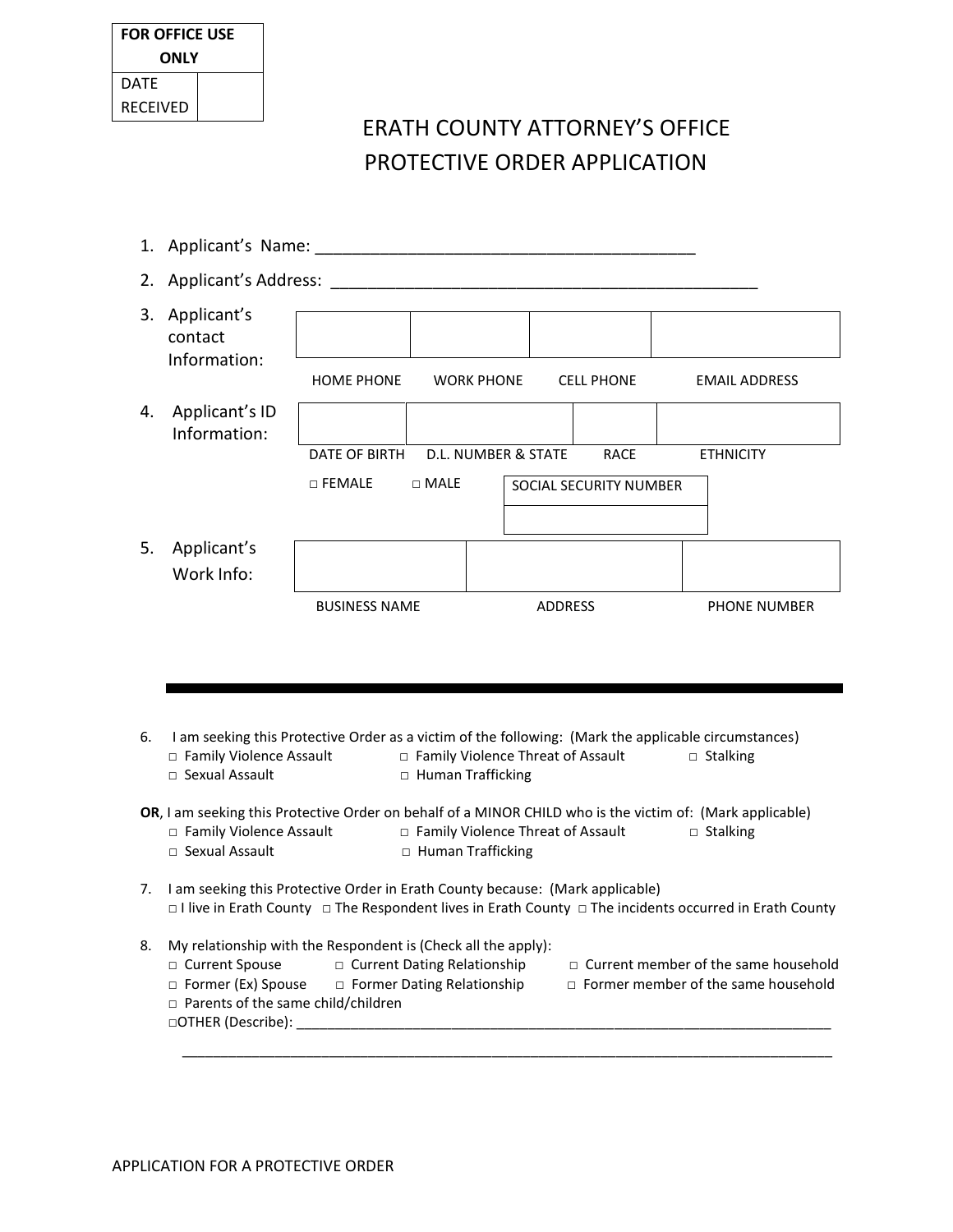|                 |                       | 9. Have you ever received any kind of health care / treatment because of the abuse? (Mark all applicable) |  |
|-----------------|-----------------------|-----------------------------------------------------------------------------------------------------------|--|
| □ EMS/Ambulance | $\Box$ Emergency Room | $\Box$ Hospitalization                                                                                    |  |
| □ Doctor's Care | □ Dental Care         | $\Box$ Counseling or Therapy                                                                              |  |
|                 |                       |                                                                                                           |  |

10. Does the abuser know where you live?  $\Box$  Yes  $\Box$  No

11. Do you live with other adults at address?  $□$  Yes (If YES, provide names below)  $□$  No

| NAME OF ADULT | DATE OF BIRTH SEX RACE | NAME OF ADULT | DATE OF BIRTH | <b>SEX</b> | RACE |
|---------------|------------------------|---------------|---------------|------------|------|
|               |                        |               |               |            |      |
|               |                        |               |               |            |      |

12. Do you have children who live at this address?  $\Box$  Yes (If YES, provide names below)  $\Box$  No

| NAME OF CHILD | DATE OF BIRTH SEX | RACE SCHOOL/DAYCARE NAME & ADDRESS | <b>GRADE</b> |
|---------------|-------------------|------------------------------------|--------------|
|---------------|-------------------|------------------------------------|--------------|

| 13. Has the Respondent threatened to hurt the children?                | $\Box$ Yes | $\Box$ No |
|------------------------------------------------------------------------|------------|-----------|
| 14. Has the child/children been present during the abuse? $\Box$ Yes   |            | $\Box$ No |
| 15. Are you requesting the children be included in this PO? $\Box$ Yes |            | $\Box$ No |

| 16. Respondent's Name:      |                                   |                   |  |                        |  |                      |  |
|-----------------------------|-----------------------------------|-------------------|--|------------------------|--|----------------------|--|
| 17. Respondent's Address:   |                                   |                   |  |                        |  |                      |  |
| 18. Respondent's<br>contact |                                   |                   |  |                        |  |                      |  |
| Information:                | <b>HOME PHONE</b>                 | <b>WORK PHONE</b> |  | <b>CELL PHONE</b>      |  | <b>EMAIL ADDRESS</b> |  |
| 19. Respondent's<br>ID      |                                   |                   |  |                        |  |                      |  |
| Information:                | DATE OF BIRTH D.L. NUMBER & STATE |                   |  | <b>RACE</b>            |  | <b>ETHNICITY</b>     |  |
|                             | $\sqcap$ FEMALE                   | $\sqcap$ MALE     |  | SOCIAL SECURITY NUMBER |  |                      |  |
|                             |                                   |                   |  |                        |  |                      |  |

20. Respondent's Work Info: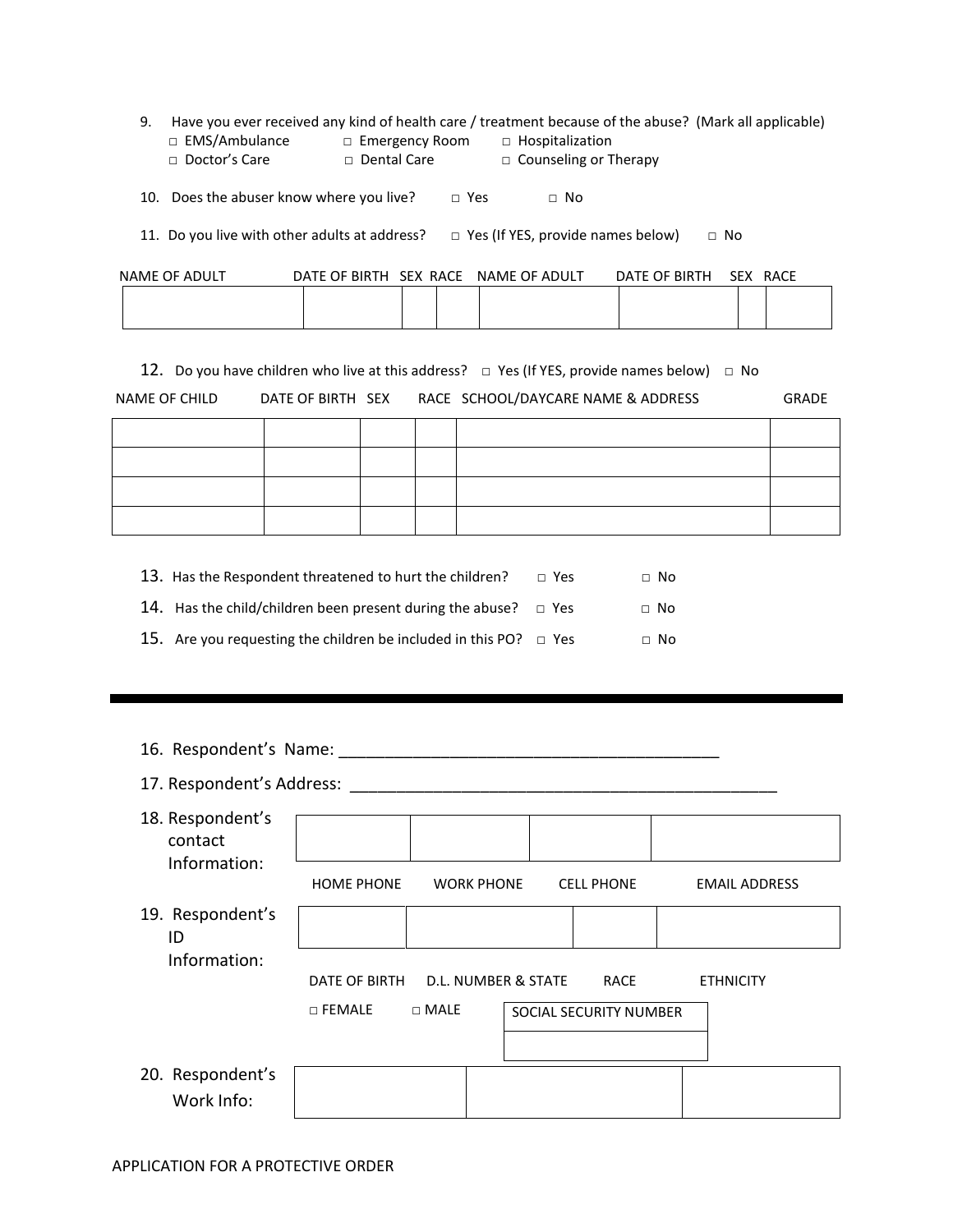|                                          | <b>BUSINESS NAME</b> |              | <b>ADDRESS</b> | <b>PHONE NUMBER</b>           |
|------------------------------------------|----------------------|--------------|----------------|-------------------------------|
| 21. Respondent's Vehicle<br>Information: |                      |              |                |                               |
|                                          |                      | VEHICLE L.P# | L.P. STATE     |                               |
|                                          |                      |              |                |                               |
| <b>VEHICLE I.D. NUMBER</b>               | <b>YEAR</b>          | <b>MODEL</b> | <b>STYLE</b>   | <b>COLOR/SPECIAL FEATURES</b> |
|                                          |                      |              |                |                               |

- 22. Does the Respondent have any weapons?  $\Box$  Yes (Describe below)  $\Box$  No
- 23. Is the Respondent on probation or parole?  $\Box$  Yes (Describe below)  $\Box$  No
- 24. Have you ever applied for a PO against this Respondent before?  $\Box$  Yes (Describe below)  $\Box$  No
- 25. Do you currently have an Emergency Protective Order (EPO) against this Respondent? □ Yes □ No
- 26. Has CPS ever been notified of the abuse?  $\Box$  Yes (Describe below)  $\Box$  No
- 27. Have criminal charges ever been filed against this Respondent because of the abuse? □ Yes (Describe below) □ No
- 28. If married, have either of you filed for divorce?  $\Box$  Yes  $\Box$  No If yes, please list the county, court, and case number:  $\frac{1}{\sqrt{1-\frac{1}{2}}}$ 29. If you are a female, are you currently pregnant?  $\Box$  Yes  $\Box$  No 30. Has the Respondent ever abused you while you were pregnant?  $\Box$  Yes  $\Box$  No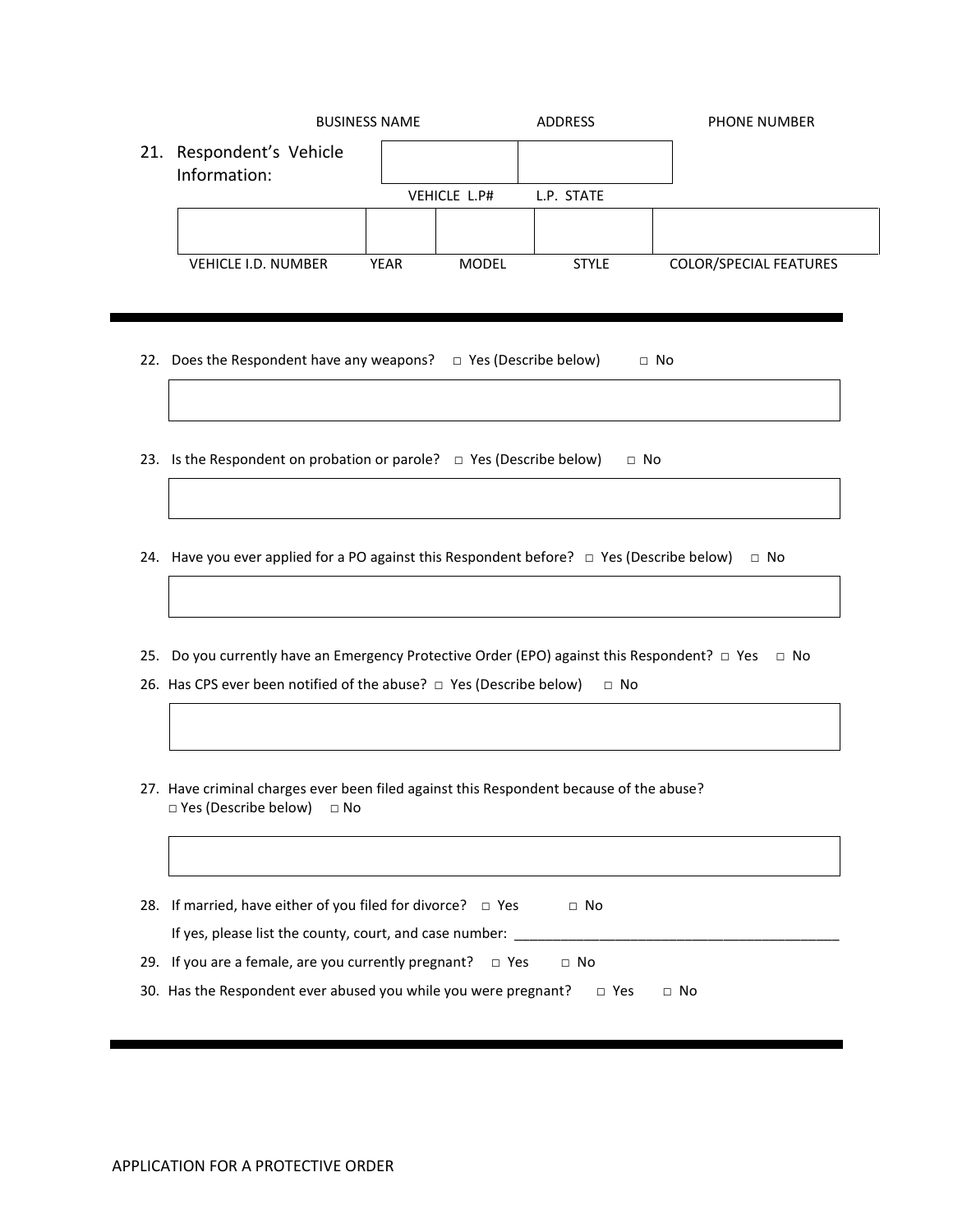## 31. The most **RECENT** incident of abuse / threats / stalking / violence occurred:

| Date | Place | Describe what happened. (Were there children present? Was a weapon used? |
|------|-------|--------------------------------------------------------------------------|
|      |       | Were drugs / alcohol involved?)                                          |
|      |       |                                                                          |

## 32. The most **SERIOUS** incident of abuse / threats / stalking / violence occurred:

| Date | Place |  |
|------|-------|--|
|      |       |  |
|      |       |  |

Describe what happened. (Were there children present? Was a weapon used? Were drugs / alcohol involved?)

| 33. Are you aware of any other Protective Orders against this Respondent? $\Box$ Yes                                                |            | $\Box$ No |  |
|-------------------------------------------------------------------------------------------------------------------------------------|------------|-----------|--|
| 34. Do you believe without this Protective Order, you (or the minor child/<br>children) are likely to suffer more abuse / violence? | $\Box$ Yes | ⊟ No      |  |
| 35. Are you asking that the Respondent be excluded from the residence?                                                              | $\Box$ Yes | $\Box$ No |  |